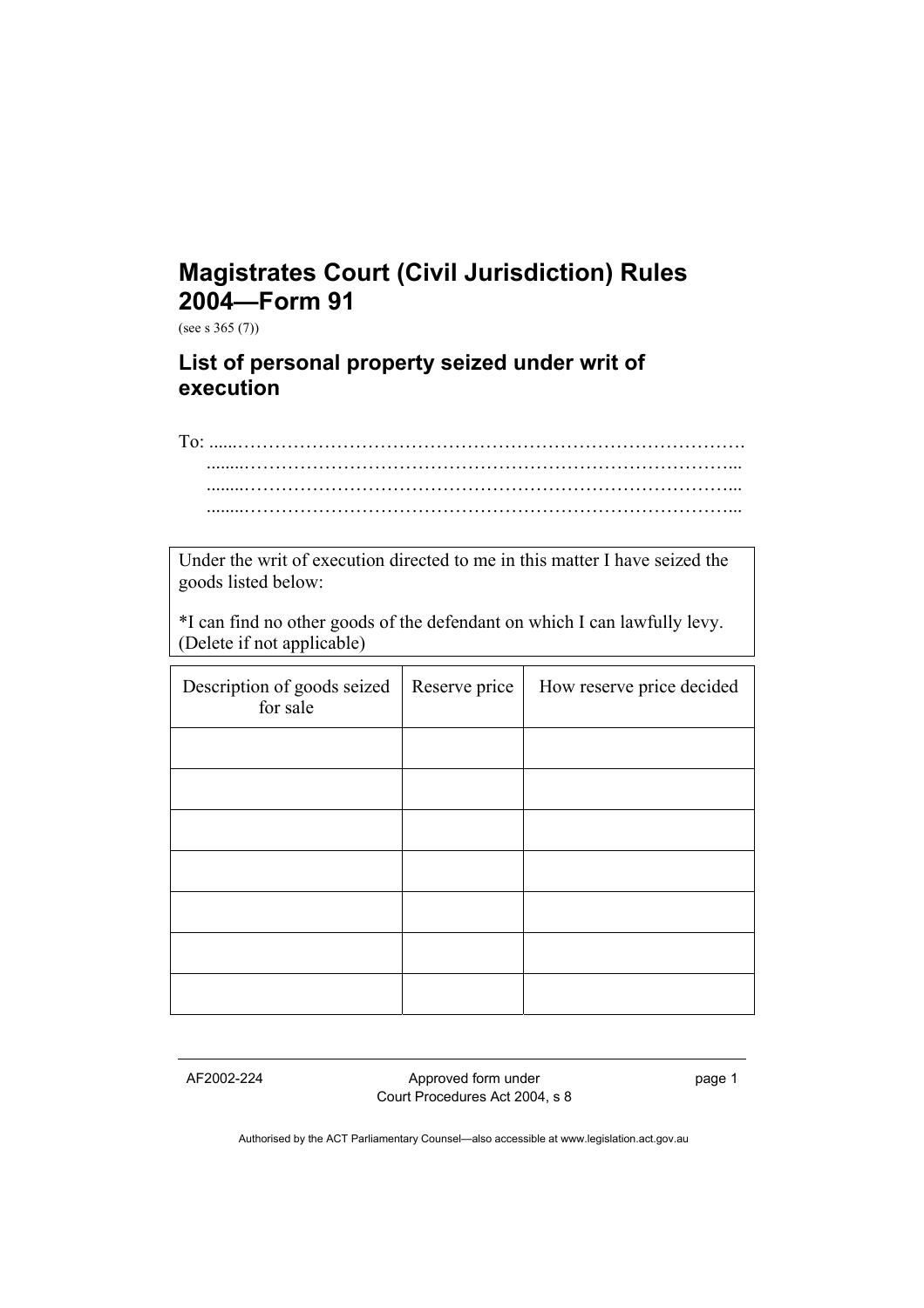If any person claims to be entitled to any of the property detailed above, you should advise them to immediately contact the bailiff of the Magistrates Court on telephone:

Bailiff

... . ./... . ./. . ...

## **IMPORTANT NOTICE**

If you are the judgment debtor please refer to the 'Important notice to judgment debtor' previously delivered to you by the bailiff/or attached to this notice. If you are the judgment creditor you are required to deposit with the court the amount of \$................... within ................... days from the date of this notice to meet the anticipated costs of the sale.

AF2002-224 Magistrates Court (Civil Jurisdiction) Rules 2004— Form 91

page 2

Authorised by the ACT Parliamentary Counsel—also accessible at www.legislation.act.gov.au